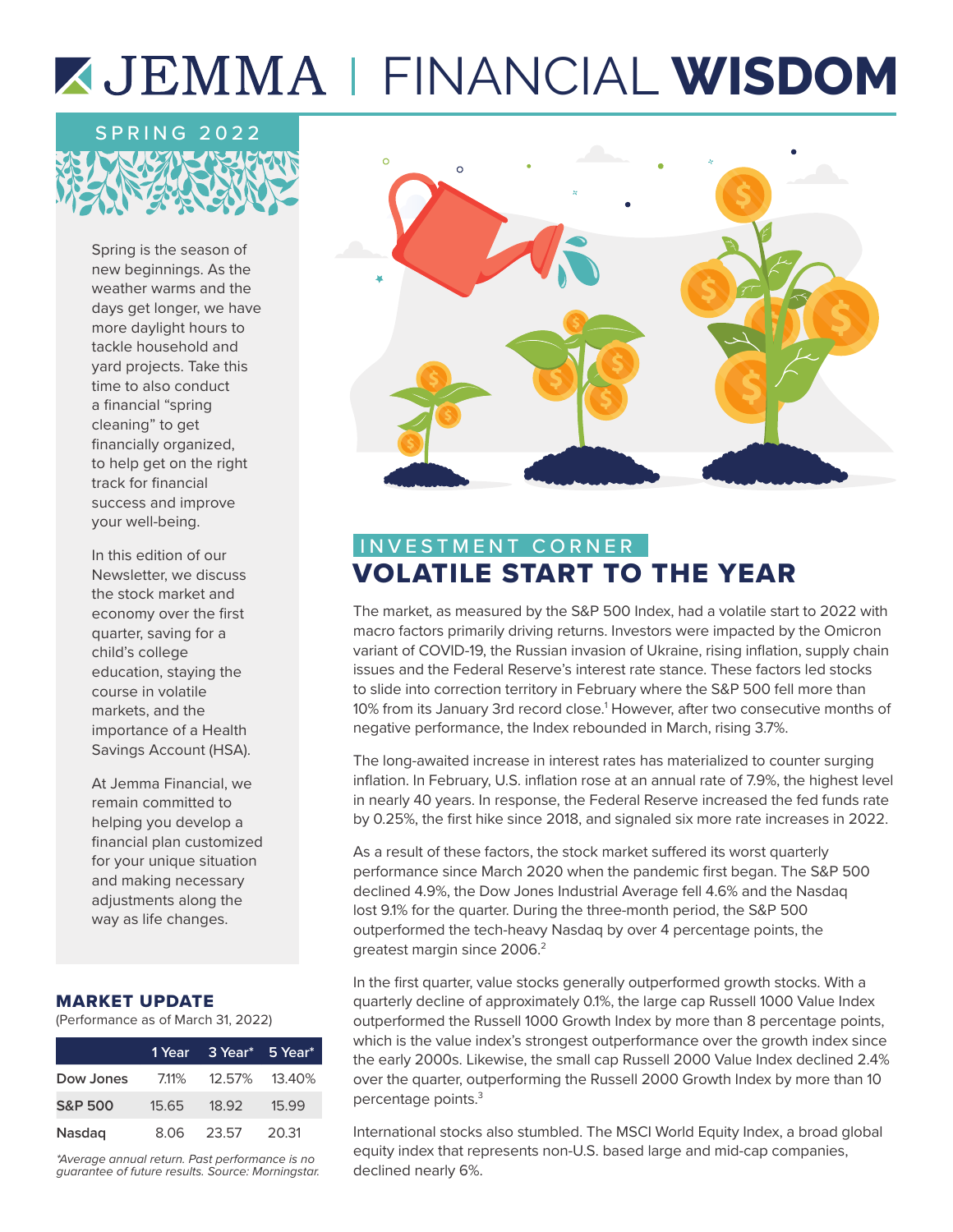The bond market experienced its worst quarter in 40 years due to fears of continued elevated inflation and expected higher interest rates. The Bloomberg U.S. Aggregate Bond Index, a broad-based fixed-income index, declined approximately 6% for the quarter. Yields on both short- and long-term bonds rose to their highest level in years. Over the quarter, the U.S. Treasury two-year note rose to 2.28% from 0.73% at the close of 2021 and the yield on the 10 year Treasury rose to 2.32% from 1.5%.4

Rising interest rates are also making a house purchase more expensive as mortgage rates rise. The average rate on a 30-year fixed-rate mortgage with conforming loan balances (\$647,200 or less) increased to 4.90% for loans with a 20% down payment.<sup>5</sup> One year ago, the rate was 3.36%. Higher rates could slow demand and temper home prices, which have been climbing over the past few years. However, relative to history, mortgage rates are still low. For example, in the early 1980s, the 30-year mortgage rate hit nearly 19%.

### **Pullbacks are Surprisingly Common—and Short Term**

While volatile markets can cause apprehension, markets often experience a pullback during the year while still posting positive returns over the full year. From 2002 to 2021, an intra-year decline of at least 10% occurred in 10 out of 20 years. Yet stocks were higher in most years, with positive returns in all but three years, and the average annual gain was about  $7\%$ <sup>6</sup>  $-$  even though the time frame included the Tech bubble, the Iraqi War, the Financial Crisis, and the COVID pandemic.

### **Solid U.S. Job Growth**

Despite a bumpy start to the markets, U.S. job growth remained solid with the unemployment rate falling more than expected to 3.6% in March.<sup>7</sup> The labor force participation rate increased for the third straight month to 62.4%, which is still slightly lower than the long-term average of 62.9%.<sup>8</sup> As the pandemic restrictions ease, rebounds in leisure and hospitality and business sectors continued to deliver a strong March 2022 jobs report.<sup>9</sup> Also, new applications for U.S. unemployment benefits fell to 166,000 in April 2022, which is the lowest level since November 1968.<sup>10</sup>

In 2021, American companies had their most profitable year since 1950 as profits relative to 2020 climbed 35% driven by strong consumer demand.<sup>11</sup>

#### **Investing in Volatile Markets**

The first quarter of 2022 was an unusual market period where macro and geopolitical events dominated investor sentiment. Markets will change based on economic conditions but maintaining a diversified portfolio that includes domestic and international equities of various sizes as well as broad-based fixed income can help weather negative periods and build wealth over time.

When investing, it is important to focus on your long-term goals, especially in more volatile market periods. Even though stocks may fall during any short time frame, they historically tend to reward patient, long-term investors.

# HEALTH SAVINGS ACCOUNT A TAX-ADVANTAGED TOOL FOR YOUR MEDICAL EXPENSES

Looking for a powerful financial tool when paying for current or future healthcare expenses? Consider a Health Savings Account (HSA), which is available to those in a high-deductible health plan (HDHP).

#### **Three benefits of an HSA account:**

**<sup>1</sup> Tax Advantages:** Contributions may reduce gross income and have current tax advantages; investment growth is tax free and withdrawals for qualified medical expenses are tax free as well.\*

**<sup>2</sup> Unused funds roll over to the next year:** Unlike employer-sponsored Flexible Savings Accounts, funds contributed to an HSA account are always yours. Any unspent money each year is available for future qualified medical expenses and allows the value of the portfolio to grow over time.

**3 Portability:** Funds remain available for future qualified medical expenses regardless of whether you change healthcare plans.

Looking to open or add to your HSA account? Call your Jemma Financial Advisor for more information.

## 2022 HSA CONTRIBUTION LIMITS

For 2022, an individual can contribute up to \$3,650, families can contribute up to \$7,300 and an additional \$1,000 catch-up contribution can be made for those 55 years old or older.

*\*At age 65 withdrawals for non-qualified expenses can be taken at any time without a penalty. However, withdrawals for nonqualified expenses are subject to ordinary income tax.*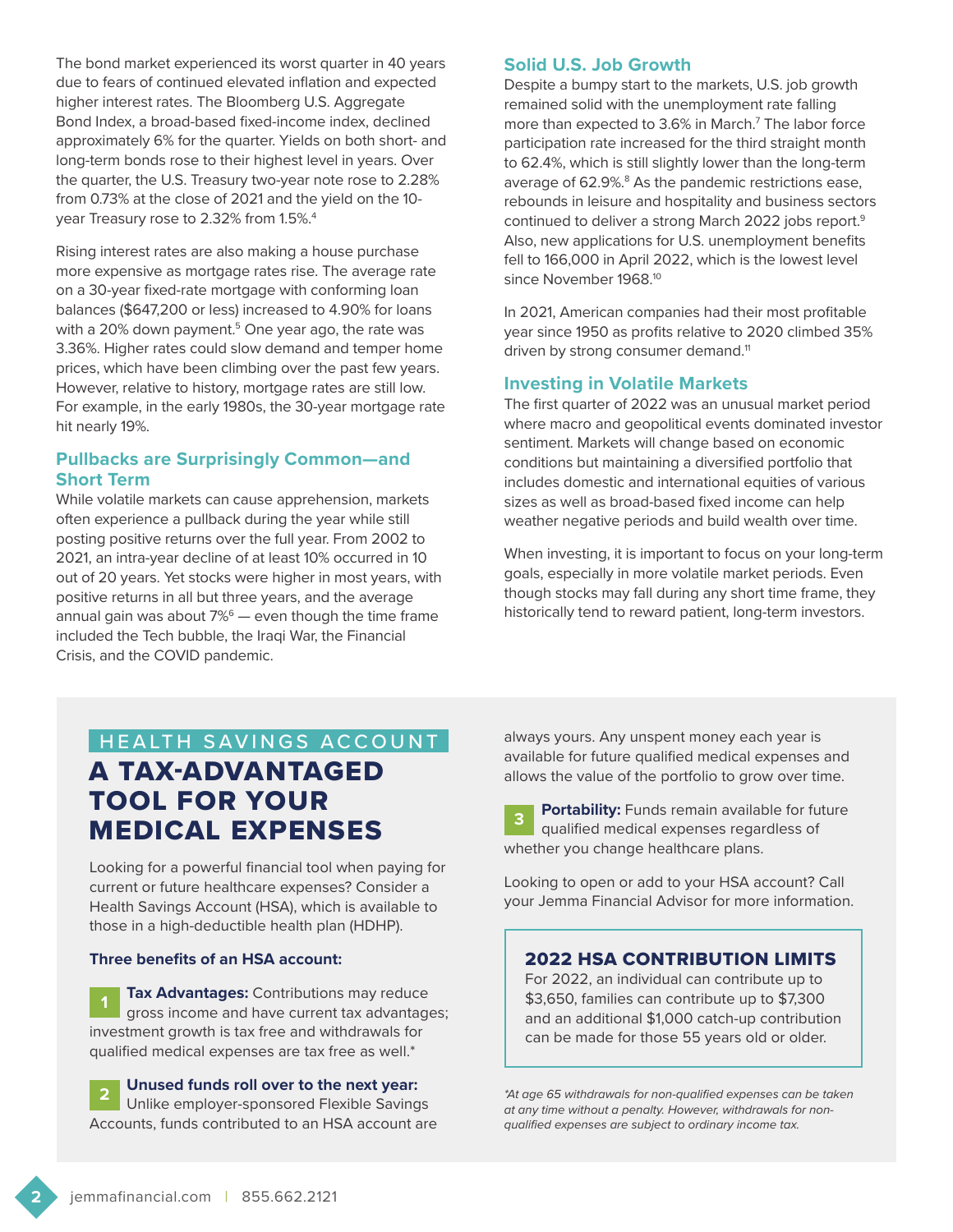# STAY THE COURSE IN VOLATILE TIMES

With the market's volatile start to the year, it's understandable why investors may be concerned. This continued volatility is primarily due to persistent inflationary pressures, higher commodity prices and the recent geopolitical crisis. When it comes to long-term investing, it's often the fear of the unknown that causes individuals to make emotionally based decisions that may have detrimental effects on their portfolio.

Below are **three strategies** that may help when markets get volatile:

### **The Importance of a Diversified Portfolio**

Times of increased market volatility come as an important reminder to maintain a diversified portfolio. This may decrease risk while simultaneously increasing the potential for investment returns. Diversification may reduce the severity of market fluctuations since different asset classes have varying degrees of correlation with each other and, therefore, experience different returns. Holding a variety of asset classes may reduce the likelihood that any one asset class may have a disproportionate adverse effect on an investor's portfolio.

#### **Staying in the Market is More Important Than Timing the Market**

Often the key to investment success is to stay invested as the market inevitably rebounds. For example, over the past 20 years, \$10,000 invested in the S&P 500 Index has grown to over \$60,000. However, if you missed the 10 best days of market performance over that time, your investment would be less than half that amount. And if you missed the 20 best days, your investment return would have been 72% lower.

# \$10,000 INVESTMENT IN THE S&P 500 INDEX OVER 20 YEARS

1/1/2002 - 12/31/2021

| Fully<br>Invested             |  |          | \$61,685 |       |       |
|-------------------------------|--|----------|----------|-------|-------|
| Missed 10<br>Best Days        |  | \$28,260 |          |       |       |
| Missed 20<br><b>Best Days</b> |  |          |          |       |       |
| \$0                           |  | \$20K    | \$40K    | \$60K | \$80K |

*Source: Morningstar. Past performance is not a guarantee of future results.*

## **The Power of Portfolio Rebalancing**

Portfolio rebalancing can be a powerful tool for investors. It is a great way for investors to stay true to a particular risk profile and with regular frequency alter their asset allocation, as appropriate, to enable them to stay on track to meet their long-term goals. It is important to review your financial plan and risk tolerance with your Jemma Financial Advisor who will help you determine your target asset allocation, especially if you recently experienced a significant life event such as marriage, a divorce or birth of a child.

# KEY TAKEAWAY

Market volatility is a normal occurrence when investing in the stock market. Importantly, having a disciplined approach and staying the course are often the best tactics for long-term success.

If you have questions regarding the recent market volatility, contact your Jemma Financial Advisor.



KNOW?

**DID YOU** 1 out of 5 Americans who left their jobs opted to cash out of their 401(k), a<br>decision which could have negative consequences on their retirement say decision which could have negative consequences on their retirement savings.<sup>12</sup> *Source: Fidelity*